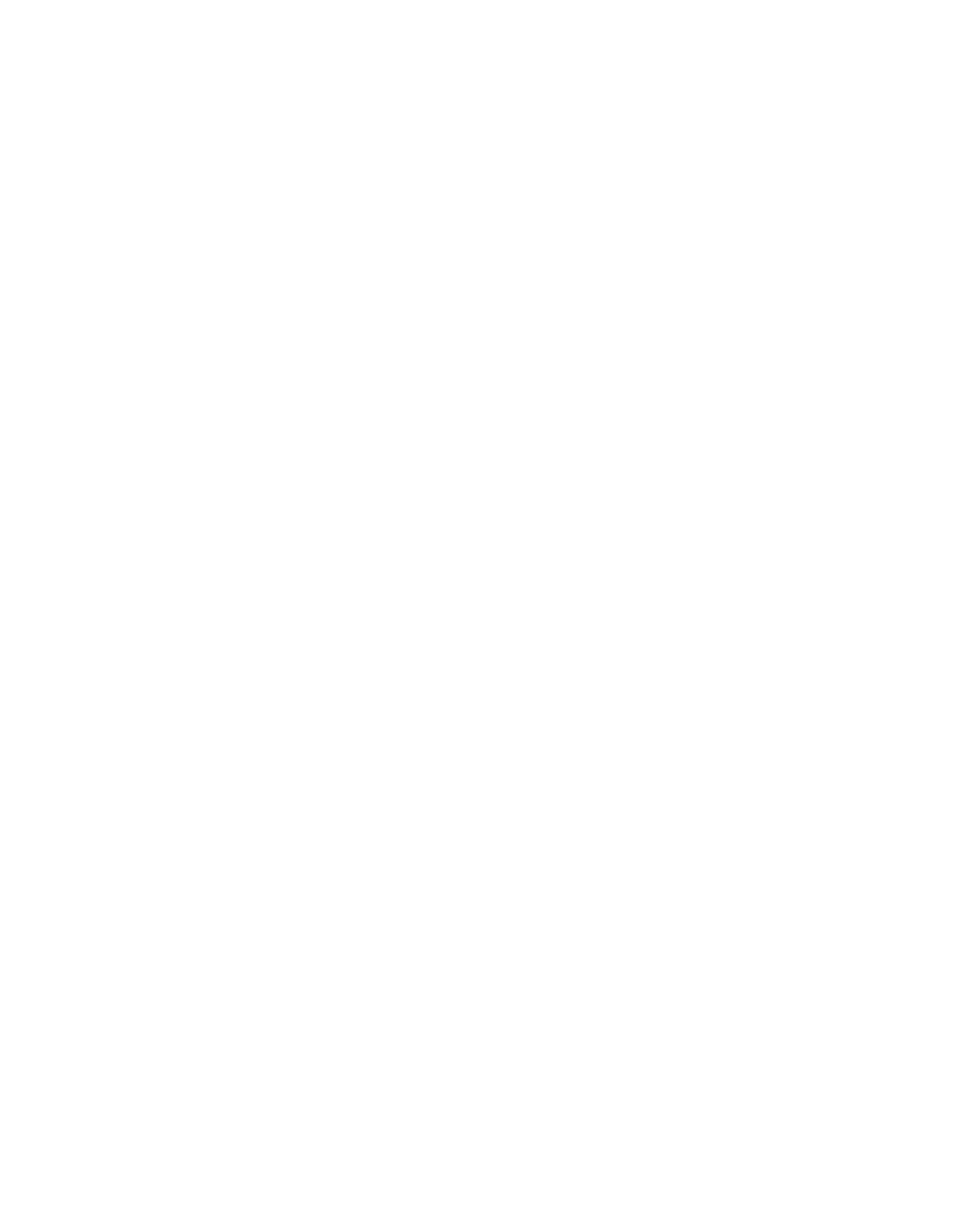

# 2021 IMF and World Bank Spring Meetings

## Written Statement to the IMFC

Angel Gurría OECD Secretary-General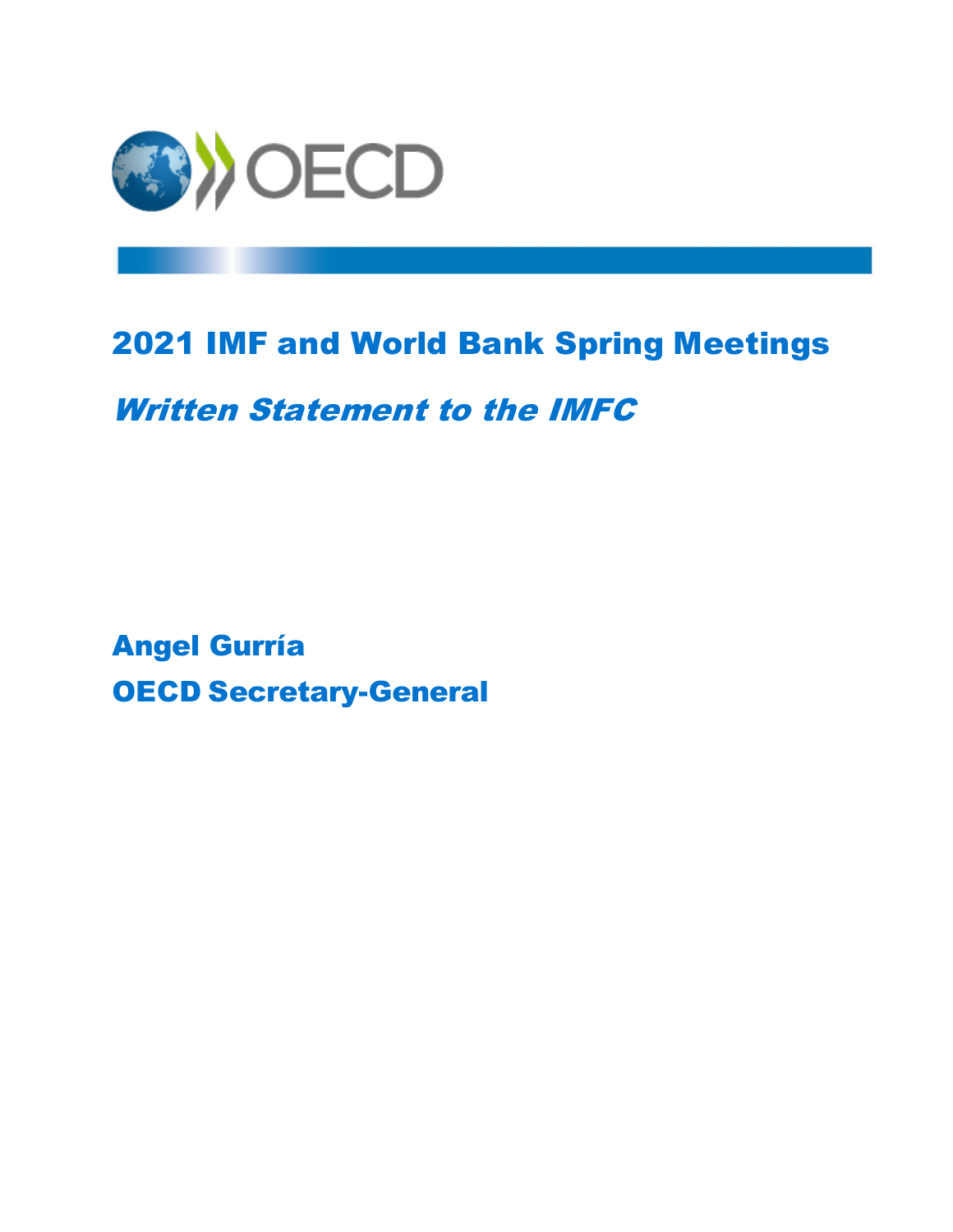### **The Global Economic Outlook**

- 1. **The COVID-19 pandemic has had a devastating social and economic toll, but encouraging news about the deployment and effectiveness of vaccines means that a pathway out of the crisis is now in sight**. Global GDP declined by around 3½ per cent in 2020, and OECD GDP by around 4¾ per cent, substantially larger falls than in the 2008 Global Financial Crisis. Output in some European countries and emerging-market economies declined particularly sharply, reflecting the challenges in controlling the pandemic, and the importance of travel and tourism in many economies. Other countries, particularly in the Asia-Pacific region, saw only mild output declines in 2020, helped by strong and effective public health measures to contain the pandemic. In all countries, the burden of the crisis fell disproportionately on the poorest and most vulnerable. While the economic rebound from the pandemic since mid-2020 has been faster than expected, it is far from complete. Even in countries that achieved positive year-on-year growth in 2020, notably China, output at the end of the year remained well below the levels projected prior to the pandemic. For the world as a whole, GDP was still 4% lower than expected a year earlier, representing a real income shortfall of more than USD 5 trillion.
- 2. **Public health measures to suppress the spread of the virus and the associated declines in mobility are now having a smaller adverse impact on activity than in the early stages of the pandemic.** Containment policies are more carefully targeted, focusing largely on service sectors with high levels of direct contact between consumers and producers. Businesses and consumers have also adapted to changes in working arrangements and sanitary restrictions. However, underlying sectoral developments are diverging. Global industrial production continues to strengthen and global trade in goods has now surpassed pre-pandemic levels, supported by strong demand for IT equipment and medical supplies. In contrast, many service sector activities and household consumption continue to be affected by ongoing health-related restrictions, and cross-border services trade remains extremely weak. Household saving rates remain well above pre-pandemic levels, providing scope for future spending, but faster progress in vaccine deployment is needed to help restore confidence and reduce precautionary saving.
- 3. **Labour market conditions are recovering slowly, but remain weaker than prior to the pandemic**. Across the OECD economies, almost 10 million more people are unemployed than prior to the crisis, inactivity rates have risen and aggregate employment rates have declined. Online job postings in February 2021 also remained 8% weaker than a year earlier. Women, youth and low-income workers have been particularly exposed to the risk of job losses during the pandemic. In developing countries, substantial job losses have increased poverty and deprivation for millions of people. Many jobs remain precarious. At the end of 2020 in the major economies, total hours worked in some job-rich service sectors remained 15% or more below pre-pandemic levels.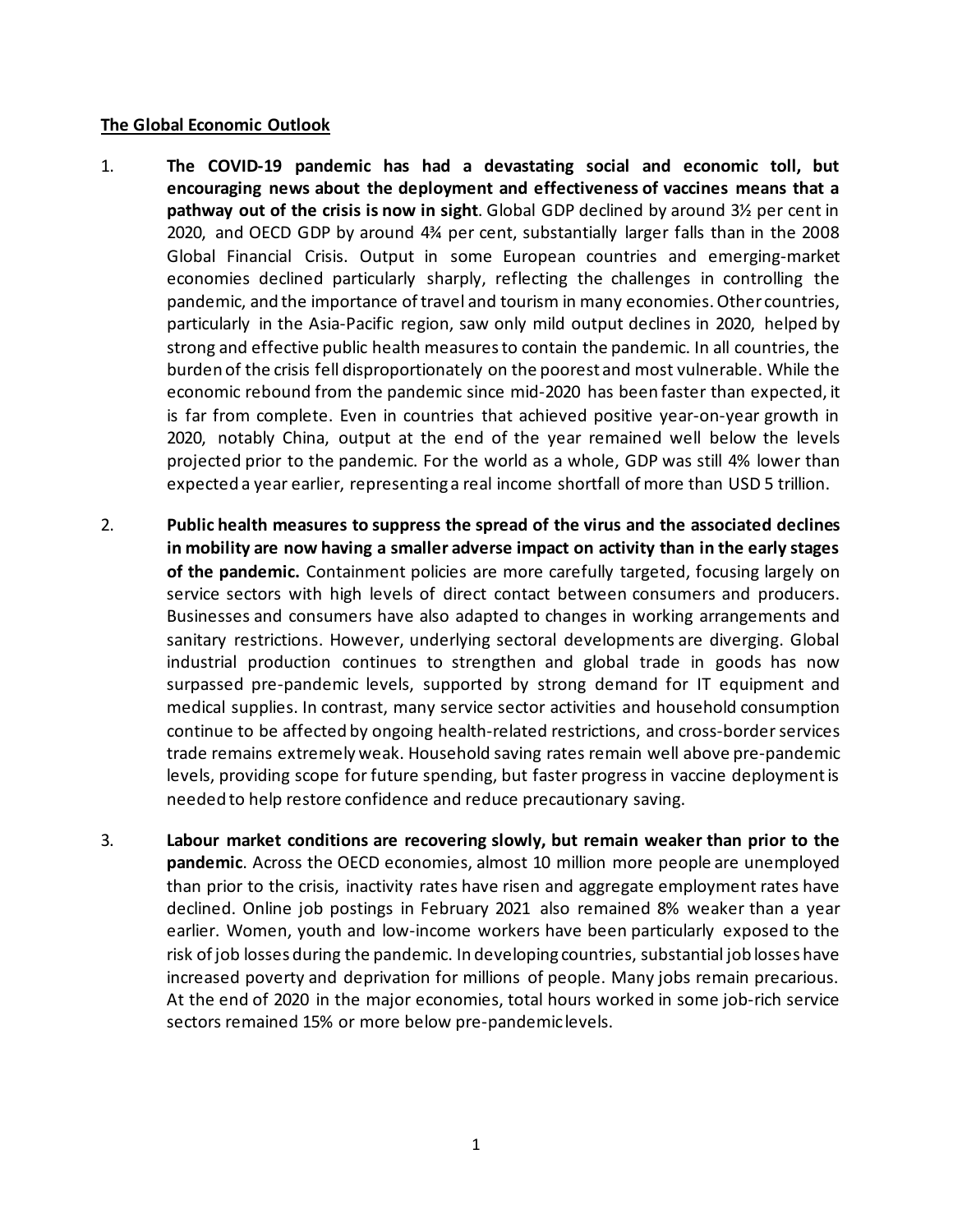- 4. **The emergence of effective vaccines has improved prospects for a durable economic recovery, provided such vaccines are deployed rapidly throughout the world and supportive fiscal and monetary policies continue to underpin demand.** In the March 2021 *OECD Interim Economic Outlook*, global GDP growth was projected to strengthen to 5½ per cent in 2021 and 4% in 2022. This rebound is faster than expected three months earlier, reflecting the impetus provided by stronger economic activity in the latter half of 2020, increasing evidence of the efficacy of COVID-19 vaccines, and the demand stimulus from additional policy support put in place in many countries this year, particularly the United States. OECD analysis suggests that the American Rescue Plan of USD 1.9 trillion could raise US output by between 3-4 per cent in the first full year following implementation, and global output by around 1%. All economies benefit from stronger demand from the United States, with output rising by between ½-1 percentage point in Canada and Mexico, both close trading partners, and between  $\frac{1}{4}$ - $\frac{1}{2}$  percentage point in the euro area, Japan and China. Expectations for a stronger global recovery are also being reflected in financial and commodity markets, with US long-term bond yields and oil prices returning to their levels prior to the pandemic.
- 5. **Global GDP should be above the pre-pandemic level by the middle of 2021, but this hides substantial differences in the pace of the recovery across countries and the continued risks of lasting costs from the pandemic**. Vaccination campaigns are proceeding at different rates around the world, and the scale of policy support and sectoral specialisation differ considerably across economies. A handful of countries, including China, India and Turkey, have already surpassed their output levels prior to the pandemic, and the United States should soon do so as well. The economic impact of the pandemic and its aftermath also remains well-contained in many other Asia-Pacific economies, including Japan, helped by the significant regional boost from the upturn in China. A slower recovery is occurring in the major European economies, reflecting continued containment measures in the early part of 2021 and more limited fiscal support, although the acceleration of vaccine deployment should help momentum to build, particularly in the United Kingdom. Emerging-market economies in Latin America and Africa are also facing a renewed resurgence of the virus, a slow pace of vaccine deployment, limited scope for additional policy support and the continued restraints on international tourism.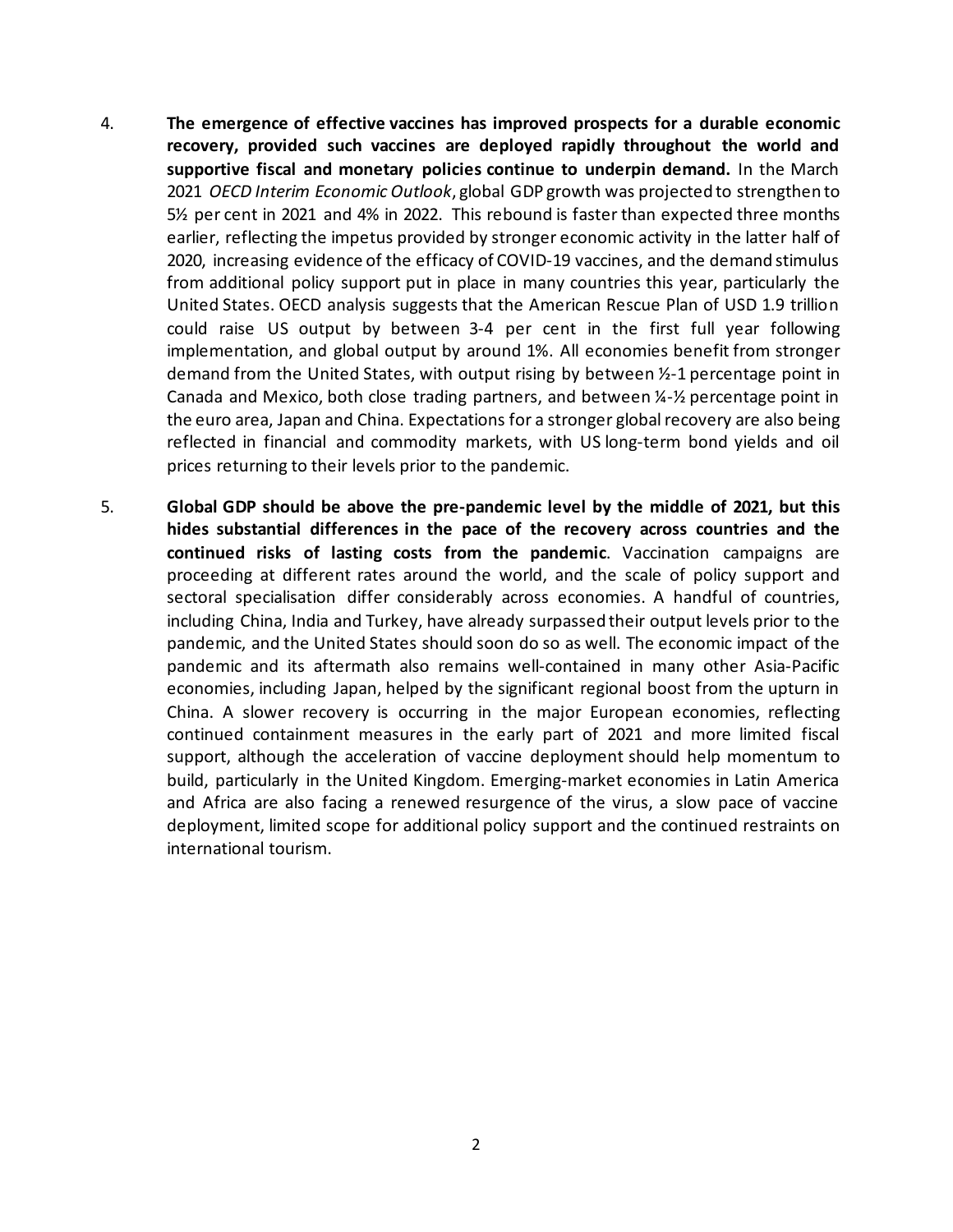6. **The distribution of risks has become more balanced in recent months, but a wide range of outcomes remains possible, depending on the evolution of the pandemic, the pace at which vaccines can be deployed, and the impact of the gradual re-opening of economies over time**. Faster progress in vaccine deployment in all countries would enable restrictions to be lifted more quickly, and provide a stronger boost to the confidence and spending of consumers and companies. In such a scenario, global output could be brought close to the path expected prior to the pandemic, with global GDP growth **raised** by around 1½ and 1 percentage point in 2021 and 2022, respectively. Slower progress in vaccine rollout and the emergence of new virus mutations resistant to existing vaccines would hit confidence, spending and employment, with global GDP growth **lowered** by 1 percentage point in 2021 and 1¼ percentage point in 2022. Output would remain below the pre-crisis path for an extended period, raising the chances of long-lasting costs from the pandemic. Real incomes in this scenario would be around USD 6 trillion lower than in the upside scenario, highlighting the huge cost of failing to ensure rapid and complete vaccination around the world.

### **Policy Requirements**

- 7. **The top policy priority, both on epidemiological and economic grounds, is to ensure vaccines are produced and deployed as quickly as possible throughout the world.** This will save lives, preserve incomes and limit the damage being done to well-being. Everything necessary should be done to enhance the capacity for a faster pace of vaccinations and ensure that supplies are used fully as they become available. Failure to do so would increase the risk that new more threatening variants appear, and raise the long-lasting economic and social costs from the pandemic. The crisis will not be fully over anywhere until it is over everywhere.
- 8. **National policy efforts to enhance the production and delivery of vaccines must be accompanied by greater global co-operation and funding to ensure adequate and timely availability of affordable vaccines throughout the world**. Supplies of vaccines for the poorest countries, and the funds committed to the COVAX initiative, remain well below what is required if vaccinations are to be provided to all in need. The resources required to provide vaccines to lower-income countries are small compared with the gains to all countries from a stronger and faster global economic recovery. The announcement by some high-income countries that surplus vaccines will be distributed to lower-income economies is welcome, but the pace at which this will occur is uncertain. Closure of borders to limit exports of finished vaccines should be avoided, and would be self-defeating given the strong interdependencies along vaccine supply chains.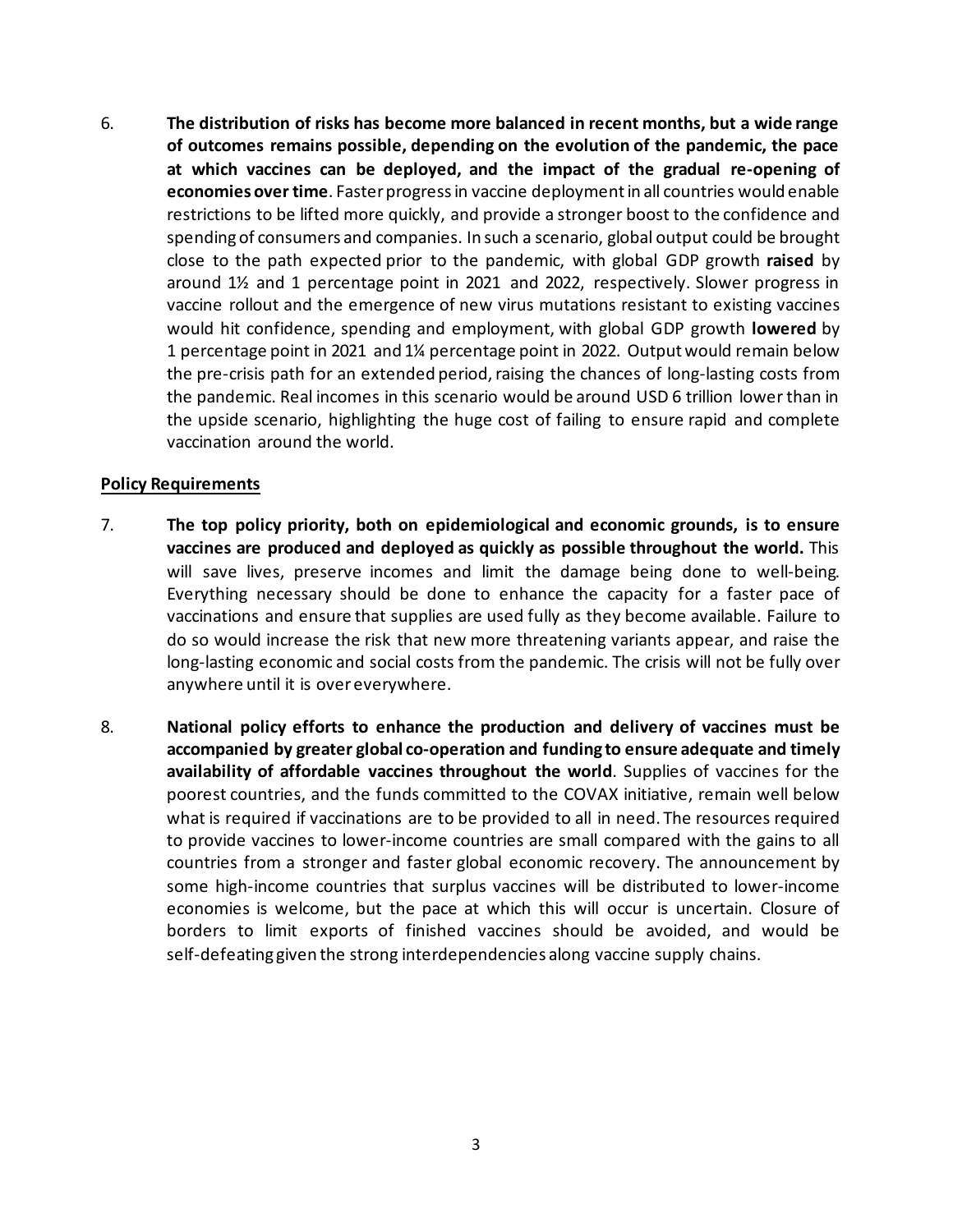- 9. **Accommodative monetary policies need to be maintained in the major advanced economies to help preserve favourable financing conditions and low long-term interest rates**. Current monetary and financial policy programmes offer sufficient scope to deal with fluctuations in the recovery and any financial market volatility. Buffers exist within these programmes for emergency lending and bank lending support and the pace of asset purchases can be calibrated as required. Macroprudential tools can also be deployed to help ensure stability in financial and housing markets where asset valuations appear stretched.
- 10. **Transitory factors that push up headline inflation, such as higher commodity prices and temporary supply shortages in particular sectors, do not warrant changes in the monetary policy stance provided underlying price pressures remain well contained**. In the United States, strong demand growth may push up inflation to some extent, but the new flexible average inflation-targeting framework should allow this to be accommodated without immediate increases in policy interest rates. In the euro area and Japan, underlying price pressures remain subdued given softer demand and significant slack in labour and product markets. Policy interest rates have recently been raised in several emerging-market economies, including Brazil, to help limit upward pressure on inflation expectations. Such changes signal a tighter policy stance, but need not be large provided the effects of higher commodity prices on inflation can be contained and exchange rates remain stable. Enhanced currency swap lines between the major central banks could help to ensure orderly market conditions.
- 11. **Fiscal policy support should be contingent on the state of the economy and the pace of vaccinations, with new policy measures implemented promptly and fully if required.** The extent of fiscal support is likely to vary significantly across economies over the next two years, with substantial extra spending in the United States, and to a smaller extent Canada, Germany and Japan, but limited discretionary measures in many other economies, particularly in Europe. Nonetheless, budget deficits will remain large, and the automatic fiscal stabilisers should be allowed to operate fully. In the EU economies, intensified efforts must be made to bring forward spending from the NextGeneration Recovery Fund and to fully utilise the resources available.
- 12. **A premature and abrupt withdrawal of support should be avoided,while economies are still fragile and growth remains hindered by containment measures and a slow pace of vaccinations**. Debt levels have risen substantially but debt-servicing costs remain low, helped by the space provided by very accommodative monetary policy. In the advanced economies, ensuring debt sustainability should increase in priority only once the recovery is firmly in place. In the emerging-market economies, fiscal support, particularly emergency income support measures, should be maintained provided market conditions remain favourable and debt sustainability is not at risk.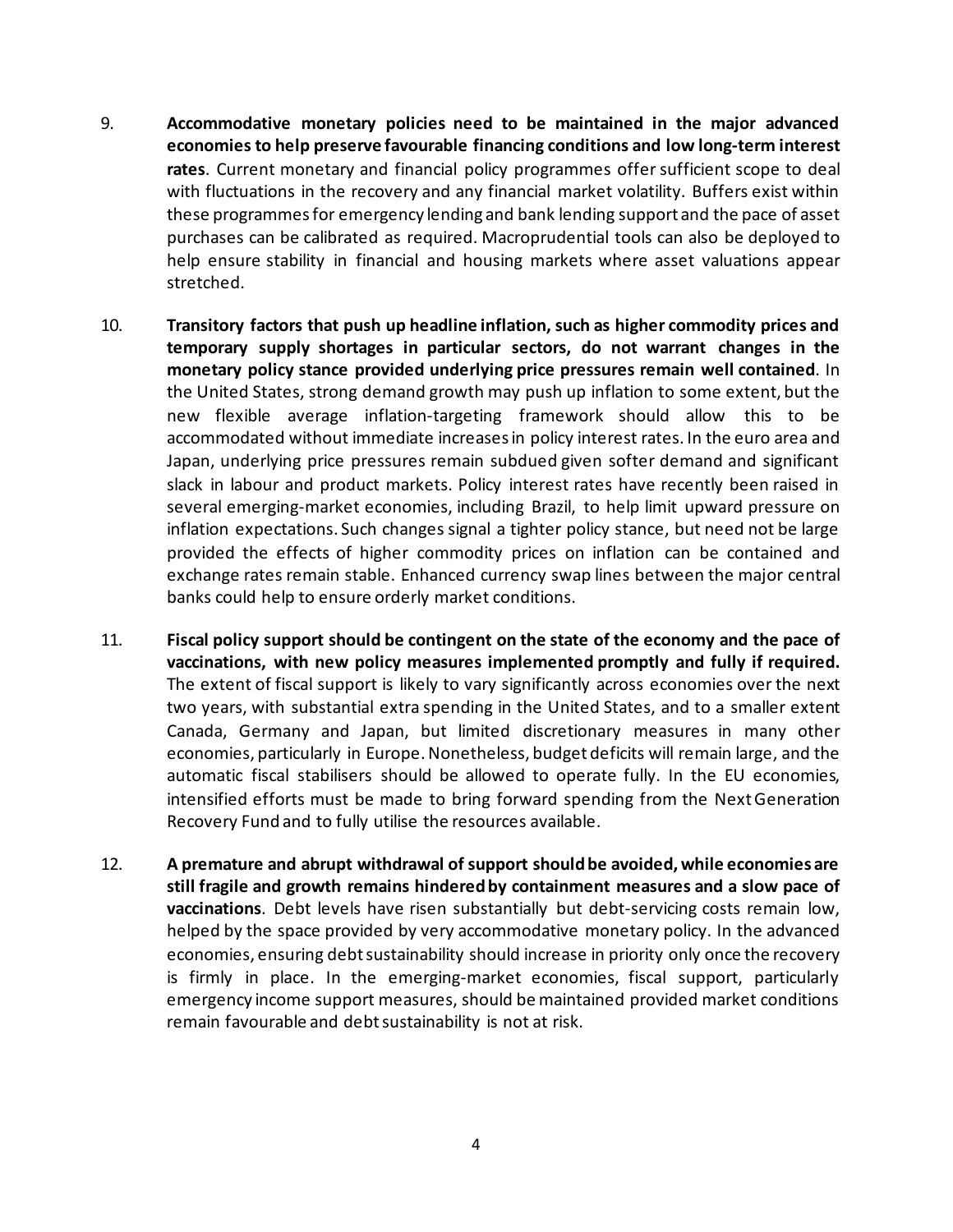- 13. **It is of paramount importance to reach a consensus-based solution by mid-2021 on the tax challenges arising from digitalisation**. There is a unique opportunity within the OECD/G20 Inclusive Framework on Base Erosion and Profit Shifting (BEPS) to ensure the fair taxation of multinational companies, including digital companies. Such a deal could increase global corporate income tax revenues by up to USD 100 billion per year, a rise of around 4%, with gains for all countries. Failure to achieve a consensus-based solution would likely lead to a proliferation of uncoordinated and unilateral tax measures and damaging tax and trade disputes.
- 14. **Enhanced structural reform efforts are required in all countries to mitigate the adverse impact of the crisis, improve resilience against future shocks, and strengthen the prospects for sustainable and inclusive growth.** The crisis is likely to require some labour and capital reallocation, although the extent remains uncertain. Some sectors most affected by physical distancing requirements and associated changes in consumer preferences may be permanently smaller after the crisis. A lasting shift towards remote working, reduced business travel and the increasing digital delivery of services could further change the mix of jobs available and their locations. Such potential shifts accentuate longstanding pre-pandemic issues from an extended period of weak productivity growth, widening inequalities in opportunities and outcomes, and the need to adjust to the long-term challenges of digitalisation and climate change. The policies put in place to foster the recovery from COVID-19 are an opportunity to address these old and new challenges.
- 15. **The sequencing of reforms will be particularly important to help the recovery gain traction and maximise the gains from reforms**. Measures with a fiscal dimension, such as planned public infrastructure investments in digital networks, transportation and energy, can help support demand and be an important source of new jobs for displaced workers. Strong income support for poorer households will help to make the recovery more inclusive and boost demand, given their high marginal propensity to spend. Strengthening economic dynamism by tackling barriers to market entry, and enhancing activation and skill acquisition, will also improve labour market opportunities for all and help to foster productivity-enhancing reallocation.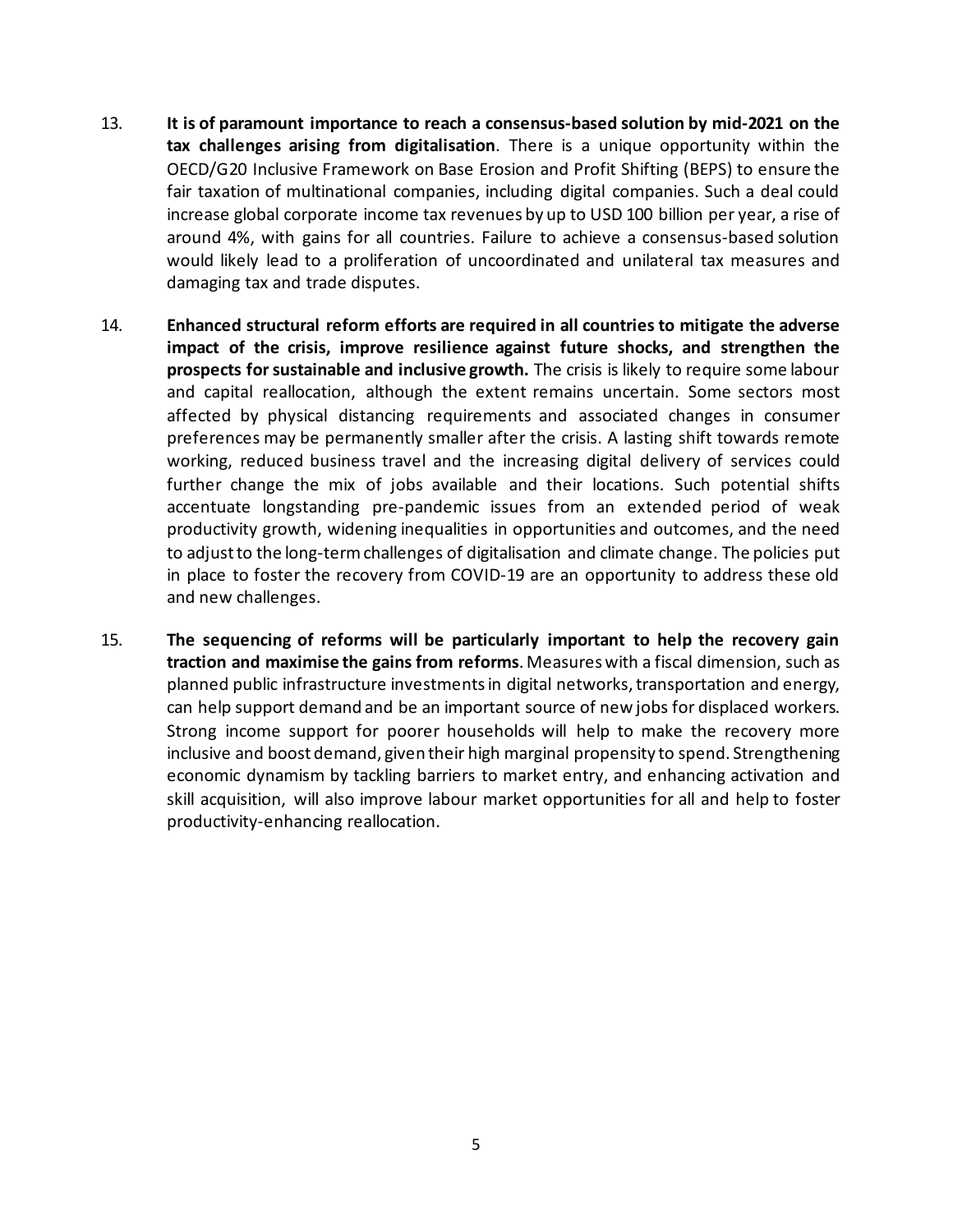- 16. **Continued income support for households and companies remains warranted, but needs to be carefully targeted to facilitate the necessary reallocation of labour and capital across sectors and firms.** A key challenge is to provide sufficient support for viable jobs while helping displaced workers find new jobs in other sectors or locations. Firms in sectors not subject to mandatory restrictions could be asked to bear part of the costs of short-time work schemes to help signal jobs that are more likely to remain viable, with support remaining unconditional in other sectors. Equally, governments need to balance support for ultimately viable firms who can switch back to private capital markets as the recovery progresses, with steps to phase out support for other businesses. Debt financing and credit guarantees have helped to ease immediate financial constraints, but equity-type financing would be beneficial for many businesses, including SMEs. Possible approaches could include converting some pandemic-related public loans into grants, with repayment conditional on performance and regular assessments of viability, or strengthening incentives for private sector equity financing and co-participation in public support schemes.
- 17. **The shift towards the use of online platforms and teleworking during the pandemic has underlined the opportunities provided by digital technologies**. Effective and well-targeted policies are required to accelerate the digital transformation of public and private sector activities and to ensure that poorer households, small firms, remote regions and lower-income countries are not left behind. Improving broadband connectivity, helping firms develop online business models, enhancing digital skills, and ensuring secure online payments and data privacy, are all reforms that would help to foster the digital transformation.
- 18. **Government efforts to support the recovery need to take advantage of the opportunity to accelerate the transition towards a low-carbon economy and limit the long-term threat from climate change**. Many countries, including a majority of OECD member states, have made commitments under the Paris Agreement to reduce greenhouse gas emissions and achieve long-term carbon neutrality, but concrete actions on policies are lacking. Currently, most carbon emissions are either priced too low or not priced at all, and fossil-fuel subsidies continue to be widely used. Some governments have included "green" measures in their fiscal stimulus and investment programmes in response to the pandemic, but these are typically only a small share of the overall support provided, and the balance between green and non-green spending is relatively unfavourable. In this context, the OECD is developing – under the leadership of France – the International Programme for Action on Climate (IPAC), which seeks to help countries achieve the aims of the United Nations Framework Convention on Climate Change (UNFCCC) and the Paris Agreement.